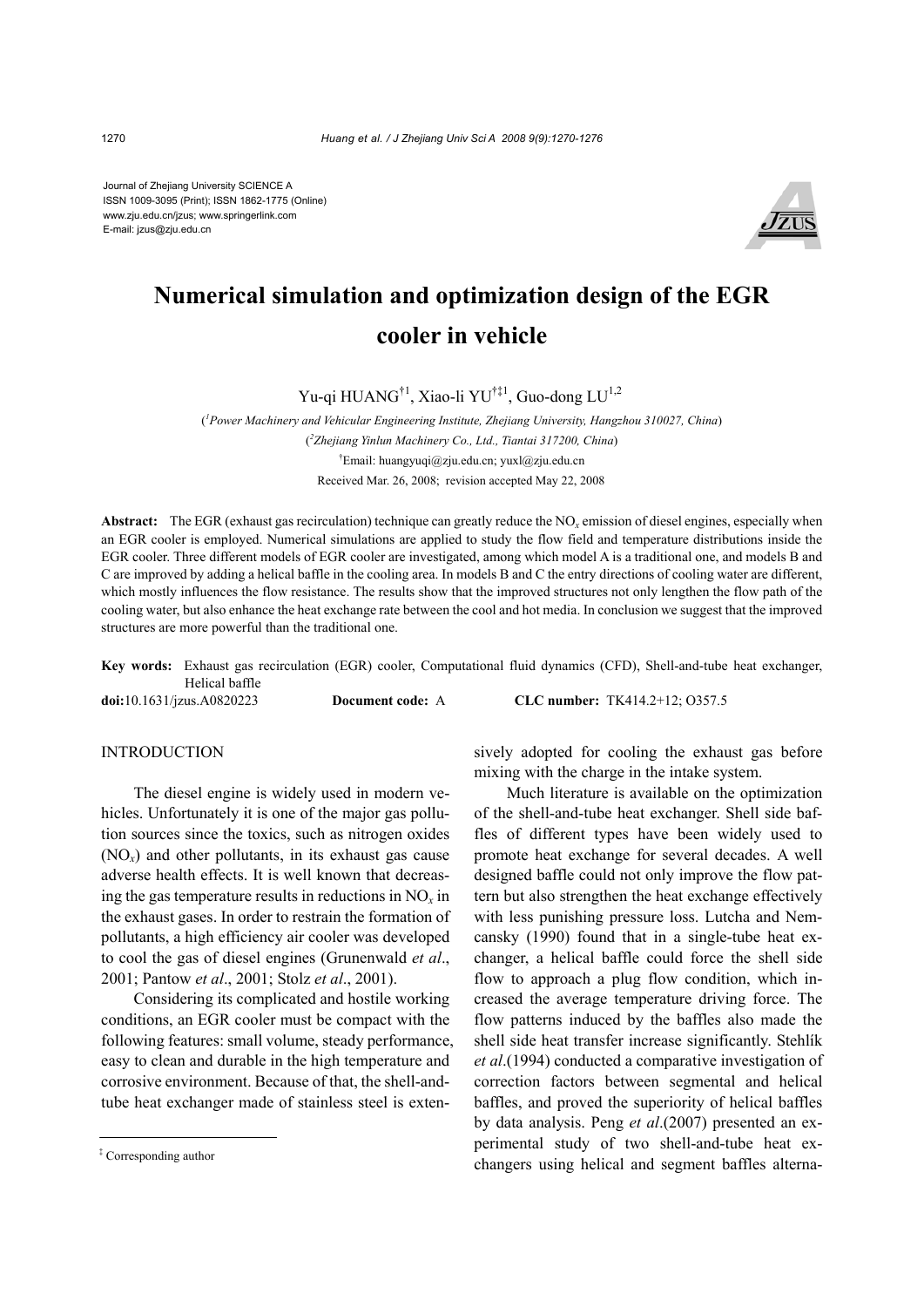tively, the results indicating that the one with continuous helical baffles leads to nearly 10% increase in heat transfer coefficient compared to another one using conventional segmental baffles for the same shell-side pressure drop. Nasr *et al*.(2007) investigated the flow pattern of a shell-and-tube heat exchanger with helical baffles, and developed the relationship between the area, the heat transfer coefficient and pressure drop based upon the concept of a rapid design algorithm. Based on the study, the helical baffles are a proper replacement for the segmental baffles in shell-and-tube heat exchangers. They could remove many of the drawbacks of segmental baffles.

The shell-and-tube heat exchanger with helical baffles also showed significant improvement in the fouling behavior during operation. Master *et al*.(2003) demonstrated the helixchanger option in reducing the velocity-dependent fouling of heat exchangers. The helixchanger heat exchanger when applied in typical fouling services proved to be effective in reducing the fouling rates.

In conclusion, the helical baffle has several advantages: (1) improvement of shell side heat transfer; (2) less pressure drop for a given mass flow rate; (3) reduction in bypass effects in shell side; (4) decrease in fouling in shell side; (5) prevention of bundle vibration.

Due to its outstanding performance the helical baffle has been introduced into the EGR cooler recently. Past research focused on either experimentation with different geometric design or comparative analysis between measured results and evaluation. In the present research three design-models based on EGR coolers are presented. Commercial computational fluid dynamics (CFD) codes based upon the finite volume method is used to make the simulation. Then the numerical results are tabled and compared. The flowing mechanism and temperature fields inside are analyzed to explain the optimized phenomenon in the heat exchanger.

### MODEL DESCRIPTION

The present EGR cooler consists of seven tubes, two clapboards and a shell, etc. (details are shown in Figs.1 and 2). The exhaust gas flow in the tube side converse to *Y*-axis and the water as cold medium are curtained off by a tube wall and clapboards. All the tubes and shells in the three models have the same size. Derived from the novel design, models B and C both have a helical baffle on the shell side. The detailed structure of the baffles are exactly the same, except for inlet and outlet sections of water flow which are vertical to the shell wall in model B but tangential in model C.



**Fig.1 EGR cooler (model A and model B)**



1: Gas inlet chamber; 2: Shell; 3: Water inlet section; 4: Gas outlet chamber; 5: Water outlet section; 6: Clapboard; 7: Tube; 8: Helical baffle; 9: Clapboard

#### **Fig.2 Configuration of model C**

Aiming to study the flow structure and heat exchange, a CFD program Fluent 6.3 is introduced to solve the discretized Navier-Stokes equations for heat conduction problems involved in a solid zone. The standard *k-*ε turbulence model with shear flow corrections is used to deal with high-speed turbulent flow problems. The second order upwind difference (UD) scheme is adopted for the momentum, energy and turbulence equations.

The standard  $k$ - $\varepsilon$  model is a semi-empirical one, which is based on model transport equations for the turbulence kinetic energy (*k*) and its dissipation rate  $(\varepsilon)$ . The Reynolds stresses are related to the mean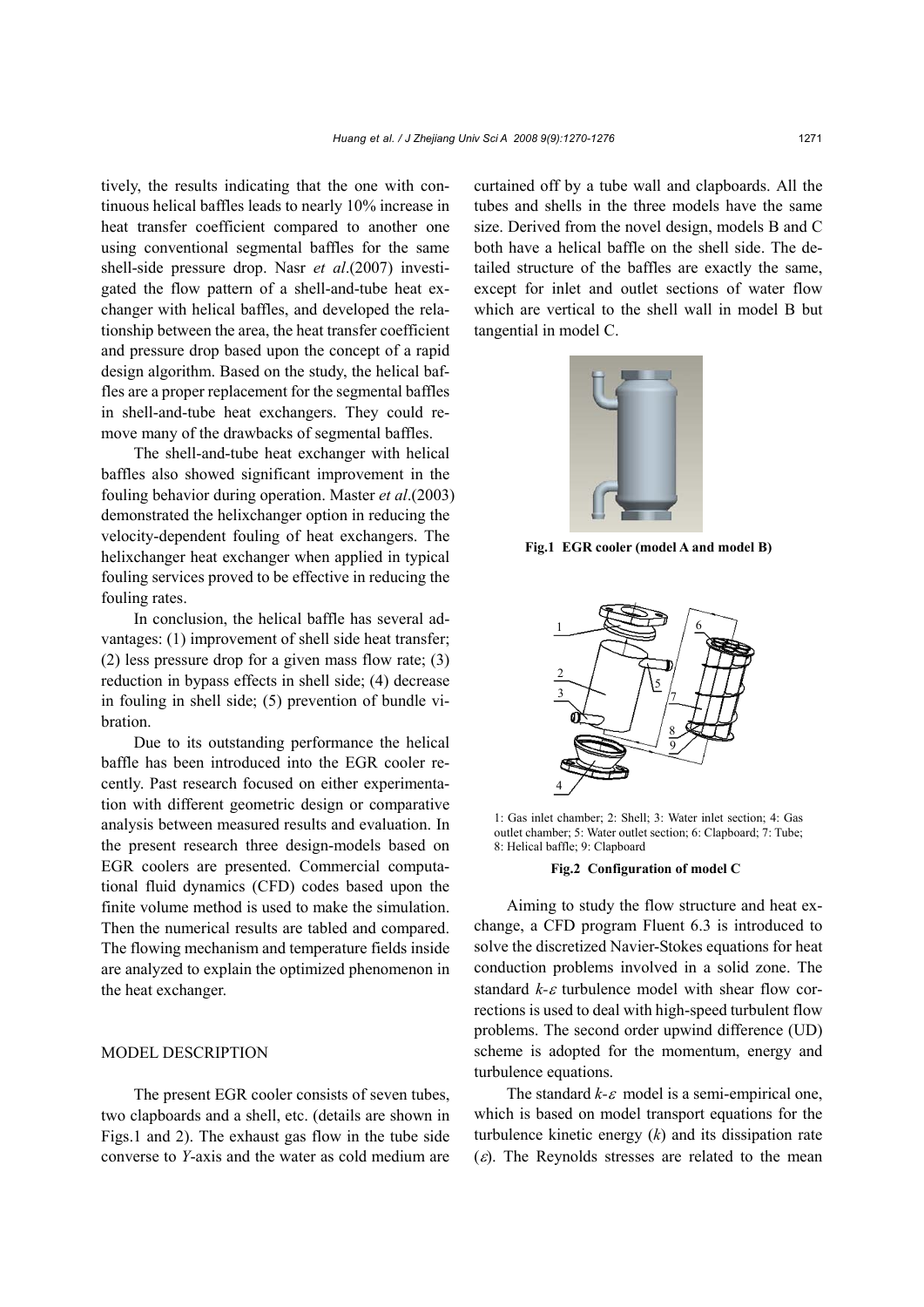velocity gradients on the basis of the Boussinesq hypothesis.  $k$  and  $\varepsilon$  are obtained from the following transport equations:

$$
\frac{\partial}{\partial t}(\rho k) + \frac{\partial}{\partial x_i}(\rho k u_i) = \frac{\partial}{\partial x_j} \left[ \left( \mu + \frac{\mu_i}{\sigma_k} \right) \frac{\partial k}{\partial x_j} \right] + \rho G_k - \rho \varepsilon,
$$
\n(1)

*k*

$$
\frac{\partial}{\partial t}(\rho \varepsilon) + \frac{\partial}{\partial x_i}(\rho \varepsilon u_i) = \frac{\partial}{\partial x_j} \left[ \left( \mu + \frac{\mu_i}{\sigma_{\varepsilon}} \right) \frac{\partial \varepsilon}{\partial x_j} \right] + C_{1\varepsilon} \frac{\rho \varepsilon}{k} G_k - C_{2\varepsilon} \frac{\rho \varepsilon^2}{k}.
$$
\n(2)

In these equations,  $G_k$  represents the generation of turbulence kinetic energy due to the mean velocity gradients, calculated by

$$
G_k = \frac{\mu_i}{\rho} \frac{\partial u_i}{\partial x_j} \left( \frac{\partial u_i}{\partial x_j} + \frac{\partial u_j}{\partial x_i} \right).
$$
 (3)

The  $k$  and  $\varepsilon$  are coupled to the governing equations via the relation

$$
\mu_{t} = \rho C_{\mu} k^{2} / \varepsilon, \tag{4}
$$
  

$$
C_{1\varepsilon} = 1.44, C_{2\varepsilon} = 1.92, C_{\mu} = 0.09, \sigma_{k} = 1.0, \sigma_{\varepsilon} = 1.3.
$$

The empirical constant for the turbulence model is assigned in accordance with the recommendation of Launder and Spalding (1972).

# GRID GENERATION AND BOUNDARY CONDI-TIONS

The computational domain includes both the tube side and the shell side regions. Around the helical baffle in models B and C tetrahedral cells are generated, which are used in particular zones for adaptation to the complex geometrical shape. In the regions of the inlet and outlet sections, prism cells are distributed. For their accuracy and stability, the hexahedral or prism cells are preferred in the grid generation (Fig.3).

In order to establish a grid-independent solution, tests are performed. The results obtained with ten grid sizes of model A for a certain mass flow rate are shown in Fig.4, which present a pressure drop and temperature difference on the tube side at different grid sizes, corresponding to different cells numbers. It is found that the results converge at the cell number of 3615878, where the minimum size of meshes is 0.3 mm. This is to say that the simulation becomes grid independent for this size of grid; therefore all the following simulations are carried out with such a grid. It takes about 24 h for calculation on a super-computer with 6 CPUs involved. As a result, approximately 5 million mixture elements are generated for models B and C, the size of all the meshes arranged from 0.3 to 0.8 mm.



**Fig.3 Computational grid of models. (a) Clapboard and helical baffle; (b) Tube and helical baffle**



**Fig.4 Pressure drop and temperature difference for different numbers of cells**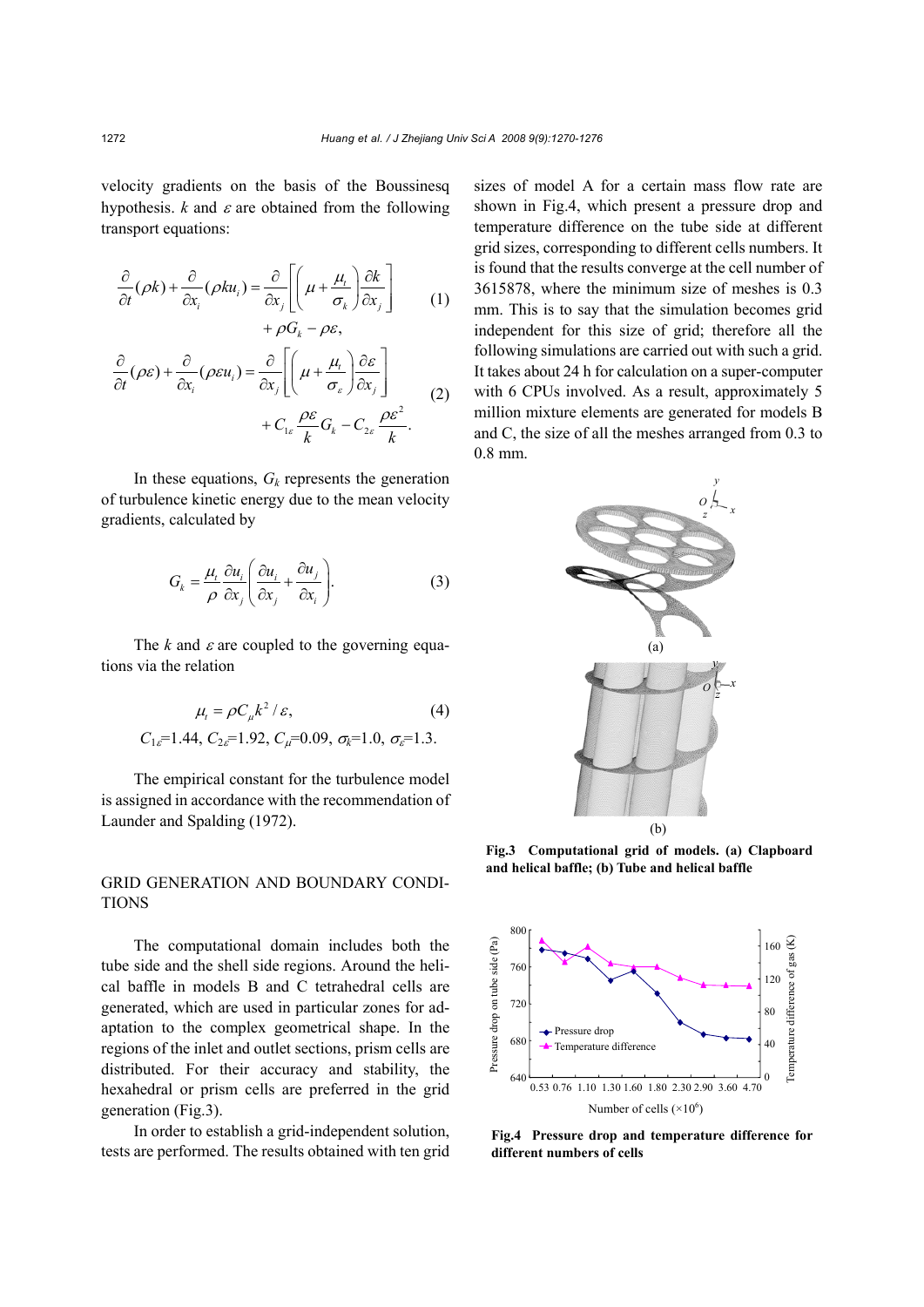In the simulation of models, boundary conditions are required for velocity, temperature and pressure. At the inlet plane of the water and gas, mass flow-rates are assumed to be constant at a particular temperature. The thickness of tube wall and helical baffle are set as zero in modeling due to their negligible size (in particular when compared to other components). On the tube and helical baffle surfaces, coupled thermal conditions are defined and shell conduction models are adopted by inputting the wall thickness correspondingly to solve the heat transfer question. Pressure outlet boundary conditions are introduced in the gas and water outlet planes.

## DETERMINATION OF PERFORMANCE PARA-**METERS**

The pressure drop and heat transfer performance are characterized by a friction factor *f* and an average heat transfer coefficient *h*, respectively. The flow conditions can be characterized by Reynolds number. Following the conventions laid down by Dong *et al*.(2007), *Re* number is estimated as follows:

$$
Re = \rho u d_{e} / \mu,
$$
 (5)

where  $u$  is the flow velocity on shell side,  $d_e$  is the hydraulic diameter of the shell side. For the models used in Dong *et al*.(2007),

$$
d_e = 2(R^2 - 7r^2)/(R + 7r),\tag{6}
$$

where  $R$  is the shell outside radius and  $r$  is the tube radius.

Shell side friction factor *f* can be written as

$$
f = \frac{\Delta P}{(L/d_e)(\rho u^2/2)}.\tag{7}
$$

Heat absorbed by water and supplied by hot gas, *Q*c and *Q*h can be written as (Eiamsa-ard and Promvonge, 2007)

$$
Q_{\rm c} = \dot{m}_{\rm c} C_{\rm p,c} (T_{\rm c,out} - T_{\rm c,in}), Q_{\rm h} = \dot{m}_{\rm h} C_{\rm p,h} (T_{\rm h,out} - T_{\rm h,in}),
$$
 (8)

where  $\dot{m}_c$  and  $\dot{m}_h$  are the mass flow rate of water and gas, respectively;  $C_{p,c}$  and  $C_{p,h}$  are the specific heat of water and gas, respectively. The average heat transfer coefficient *h* is estimated as follows:

$$
h = \overline{Q}/[A(T_{\text{b}} - \overline{T}_{\text{wall}})], \qquad (9)
$$

where

$$
T_{\rm b} = (T_{\rm h,out} + T_{\rm h,in})/2, \tag{10}
$$

$$
\overline{Q} = (Q_{\rm c} + Q_{\rm h})/2, \tag{11}
$$

 $T_{\text{wall}}$  is the average wall temperature at the outer surfaces of the tube and baffle, *A* is the summation of all the heat transfer areas (the helical baffle and seven tubes are included).

#### NUMERICAL RESULTS

In the present study five cases with different water mass flow rates are simulated. The steady state results are listed in Table 1, which exhibits the volumetric water flow, the pressure drop of shell side and the temperature contrast.

Fig.5 sketches the path lines in both water and gas flow fields. The non-arrow lines figure the path line of the gas flow in tube side converse to the *Y*-axis direction, which is almost the same in the three

**Table 1 Simulated results of different cases** 

| Case       |                | Volumetric<br>water flow<br>$(m^3/h)$ | $\Delta P$ of shell<br>side (Pa) | $\Delta T$ of<br>water $(K)$ | $\Delta T$ of<br>gas $(K)$ |
|------------|----------------|---------------------------------------|----------------------------------|------------------------------|----------------------------|
| Model<br>A | 1              | 0.60                                  | 15174.25                         | 2.85                         | 111.88                     |
|            | 2              | 0.89                                  | 33036.29                         | 1.94                         | 112.31                     |
|            | $\overline{3}$ | 1.19                                  | 58754.17                         | 1.46                         | 112.65                     |
|            | 4              | 1.50                                  | 93078.26                         | 1.16                         | 112.96                     |
|            | 5              | 1.87                                  | 144151.76                        | 0.93                         | 113.27                     |
| Model<br>В | 1              | 0.60                                  | 17263.31                         | 3.38                         | 135.26                     |
|            | 2              | 0.89                                  | 37553.57                         | 2.39                         | 137.72                     |
|            | $\overline{3}$ | 1.19                                  | 67531.79                         | 1.80                         | 138.57                     |
|            | 4              | 1.50                                  | 105913.40                        | 1.45                         | 139.02                     |
|            | 5              | 1.87                                  | 163687.33                        | 1.15                         | 139.52                     |
| Model<br>C | 1              | 0.60                                  | 12944.00                         | 3.27                         | 130.75                     |
|            | 2              | 0.89                                  | 28096.19                         | 2.30                         | 131.86                     |
|            | $\overline{3}$ | 1.19                                  | 49803.91                         | 1.74                         | 132.50                     |
|            | 4              | 1.50                                  | 80038.90                         | 1.38                         | 133.32                     |
|            | 5              | 1.87                                  | 125286.22                        | 1.10                         | 133.88                     |

Δ*P*: pressure difference; Δ*T*: temperature difference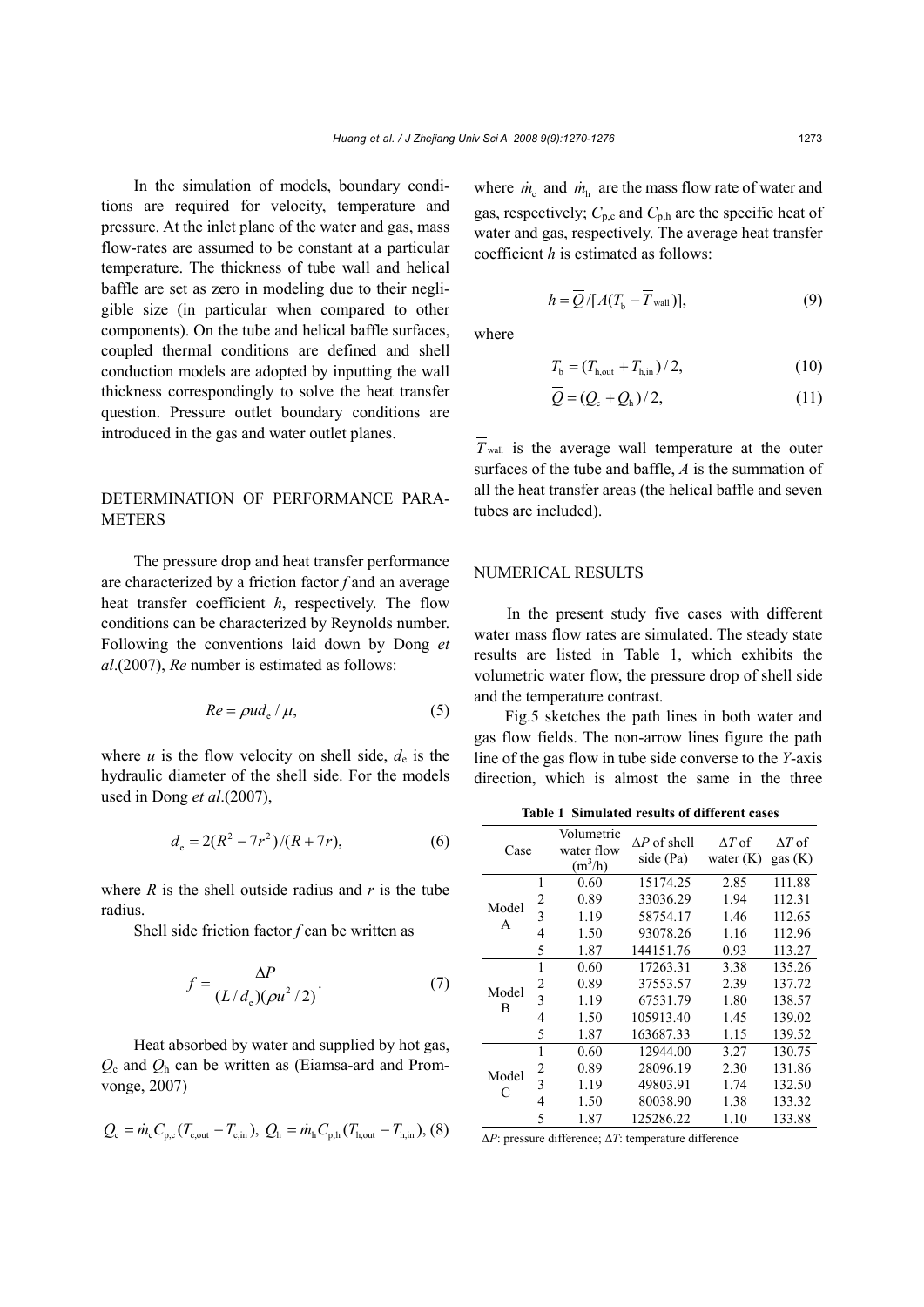

**Fig.5 Path lines of various models (** $\dot{m}_h = 0.89 \text{ m}^3/\text{h}$ **). (a) Model A; (b) Model B; (c) Model C** 

models. The arrow lines show the streamline pattern of the water. These figures show that the water flow fields are greatly inflected by using the helical baffle, which extends the flow distance and strengthens the circle flow accordingly. The shell side flow in model B is more disorganized than that in model C, which demonstrates that the tangential water-inlet design can adjust the flow pattern and decrease the turbulence intensity effectively.

Fig.6 shows velocity vectors on *X*-*Z* plane (exactly in the middle of cooler) under the condition of  $m<sub>b</sub> = 1.5$  m<sup>3</sup>/h. All the vectors are displayed to the same scale. As seen in Fig.6a, the short vectors indicate that most of the velocity vectors are upright to *X*-*Z* plane in model A. In Figs.6b and 6c, the flows along the helical baffles are accompanied by rotation, secondary flows are generated and the flow runs parallel to the *X-Z* plane. The temperature distribution and path lines in part of *X-Z* section (model B) are shown in Fig.7. This figure illustrates the generation of a vortex. According to the field synergy principle (Guo *et al*., 1998), the overall heat exchange efficiency of the cooler is influenced by the synergy between the flow orientation and the field temperature gradients. As shown in Fig.7, the flow and temperature fields match fairly well. Basically the temperature gradients are vertical to the tube wall in these cases. A function of the helical baffle is to coordinate the flow and temperature fields to satisfy the field synergy principle. It also accounts for the distinct enhancement of heat transfer efficiency.

The temperature and heat transfer coefficient in the helical baffle are observed to be much lower than that in the tube surface (Fig.8). These figures suggest that the primary function of the helical baffle is neither to strengthen the heat exchange in itself nor to widen the diathermanous surface, but to enhance the total efficiency of heat exchange by improving the flow pattern. Because of the oriented effect of the helical baffle, the flow intensity is weakened in some particular region, which makes the temperature distribution asymmetric. Misdistributions of flow and temperature caused by the helical baffle can have a bad effect on cooler performance and reliability. Modifying the intake angle and position is an alternative approach to dealing with this problem. Anyway, the heat exchange of the whole cooler increased by using the helical baffle.



**Fig.6** Velocity vectors in  $X-Z$  plane ( $\dot{m}_h = 1.5 \text{ m}^3/\text{h}$ ). **(a) Model A; (b) Model B; (c) Model C** 



**Fig.7 Temperature distribution and path lines of**  model B (in part of  $X-Z$  plane,  $\dot{m}_h = 1.5 \text{ m}^3/\text{h}$ )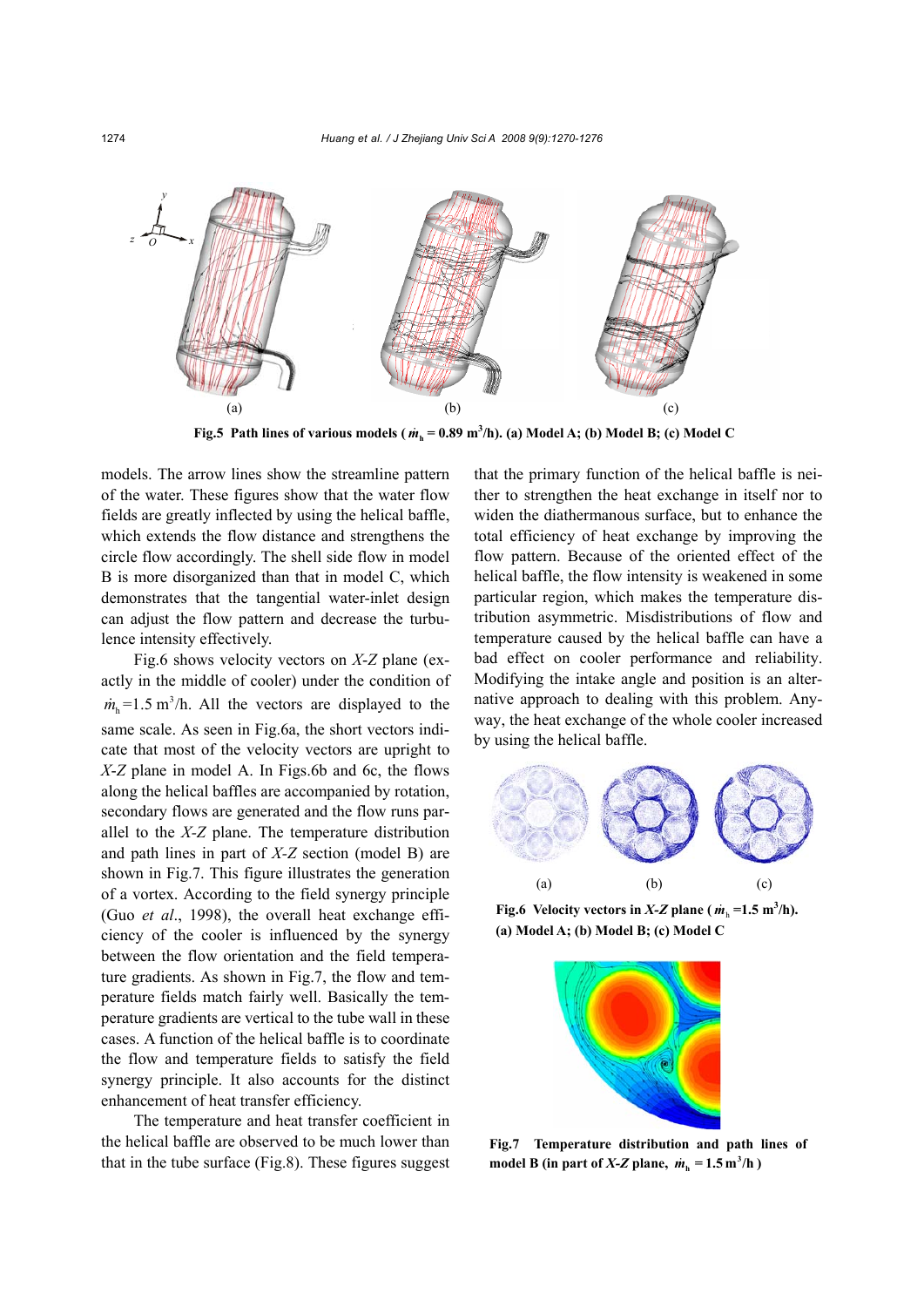

**Fig.8 Distribution of the temperature and the surface** heat transfer coefficient  $(m_h = 0.89 \text{ m}^3/\text{h})$ . (a) Tem**perature, model A; (b) Temperature, model B; (c) Heat transfer coefficient, model A; (d) Heat transfer coefficient, model B**

The frictional influences of three models are displayed in Figs.9 and 10. As the volumetric flow increased, the shell side pressure drop increased. Proper attention is required in that the shell side pressure drop of model C is less than that of model A in the same condition. The probable reason is that the tangential water intake of model C could avoid direct impact on the tube wall. Hence the hydraulic impact pressure is obviously reduced. As shown in Table 1, the pressure drop of model C is about 25% less than that of model B.

Fig.11 plots the heat transfer coefficient vs water Reynolds number. The higher the Reynolds number, the stronger is the turbulent flow generated. The heat transfer rate is enhanced correspondingly. In this evaluation model B exhibits the best heat transfer performance of the three models. Under the same water Reynolds number, the heat transfer coefficient of model B is about 4% higher than that of model C, especially with a big Reynolds number. In model A the heat transfer coefficient is about 4.2% to 10.28% lower compared to model B. Actually the difference between model A and model B of temperature (Table 1) is much more notable than that of the heat transfer coefficients. The reason is that the total area of seven tubes and helical baffle are considered as the heat transfer area (factor *A*) in models B and C, but only the tube-surface area is accounted for in model A. As shown in Eq.(9), the bigger the factor *A*, the less the heat transfer coefficient accordingly, which lessens the heat transfer coefficient difference between models A and B.





**Fig.11 Shell side heat transfer coefficient vs** *Re* **number**